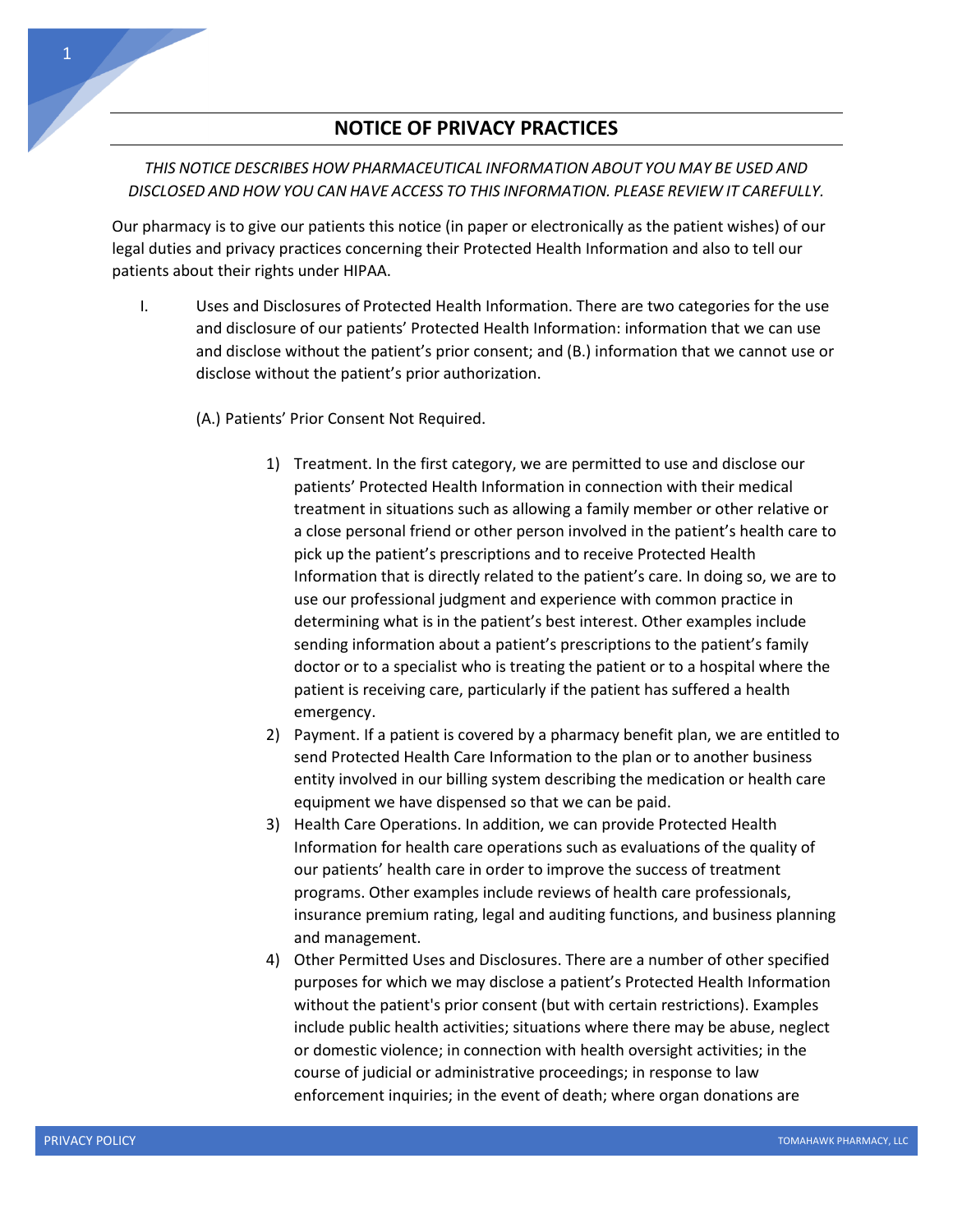

involved; in support of research studies; where there is a serious threat to health and safety; in cases of military or veterans' activities; where national security is involved; for determinations of medical suitability; for government programs for public benefit; for workers' compensation proceedings; when our records are being audited; when medical emergencies occur; and when we communicate with our patients orally or in writing about refilling prescriptions, about generic drugs that may be appropriate for a patient's treatment, or about alternative therapies.

- (B.) Patients' Prior Authorization Required. For purposes other than those mentioned above, we are required to ask for our patients' written authorizations before using or disclosing any of their Protected Health Information. If we request an authorization, any of our patients may decline to agree, and if a patient gives us an authorization, the patient has the right to revoke the authorization and by doing so, stop any future uses and disclosures of the patient's health information that the authorization covered. An example of a situation where the patient's prior authorization would be required would be if we wish to conduct a marketing program that would involve the use of Protected Health Information.
- II. Patients' Rights. HIPAA and the Regulations provide our patients with rights concerning their Protected Health Information. With limited exceptions (which are subject to review) each patient has the right to the following:
	- 1) Patient's Record. Each patient can obtain a copy of his or her Protected Health Information upon written request. The only charge will be based on our cost in responding to the request. The amount of the charge will vary depending on the format the patient requests and whether the patient wants the record or a summary, and whether it is to be delivered by mail or otherwise. The patient will be told of the fee when the patient's request is received. If at the time of the patient's request we maintain an electronic health record with respect to Protected Health Information, the patient has a right to obtain a copy of the patient's Protected Health Information in electronic form and to direct that the copy directed to a clearly identified person or entity.
	- 2) Accounting for Disclosures. Each patient can, upon written request, obtain a list of the disclosures of the patient's Protected Health Information that have occurred within the 6 years preceding the request, except for disclosures made for the purposes of treatment, payment or health care operations and certain others. There will be no charge for the first request in any 12 month period, but we are entitled to charge a reasonable cost based fee for additional requests made in the same period of time. However, if at the time of the patient's request we maintain an electronic health record with respect to Protected Health Information, the foregoing exception will not apply and the period covered for the accounting will be the 3 years preceding the request.